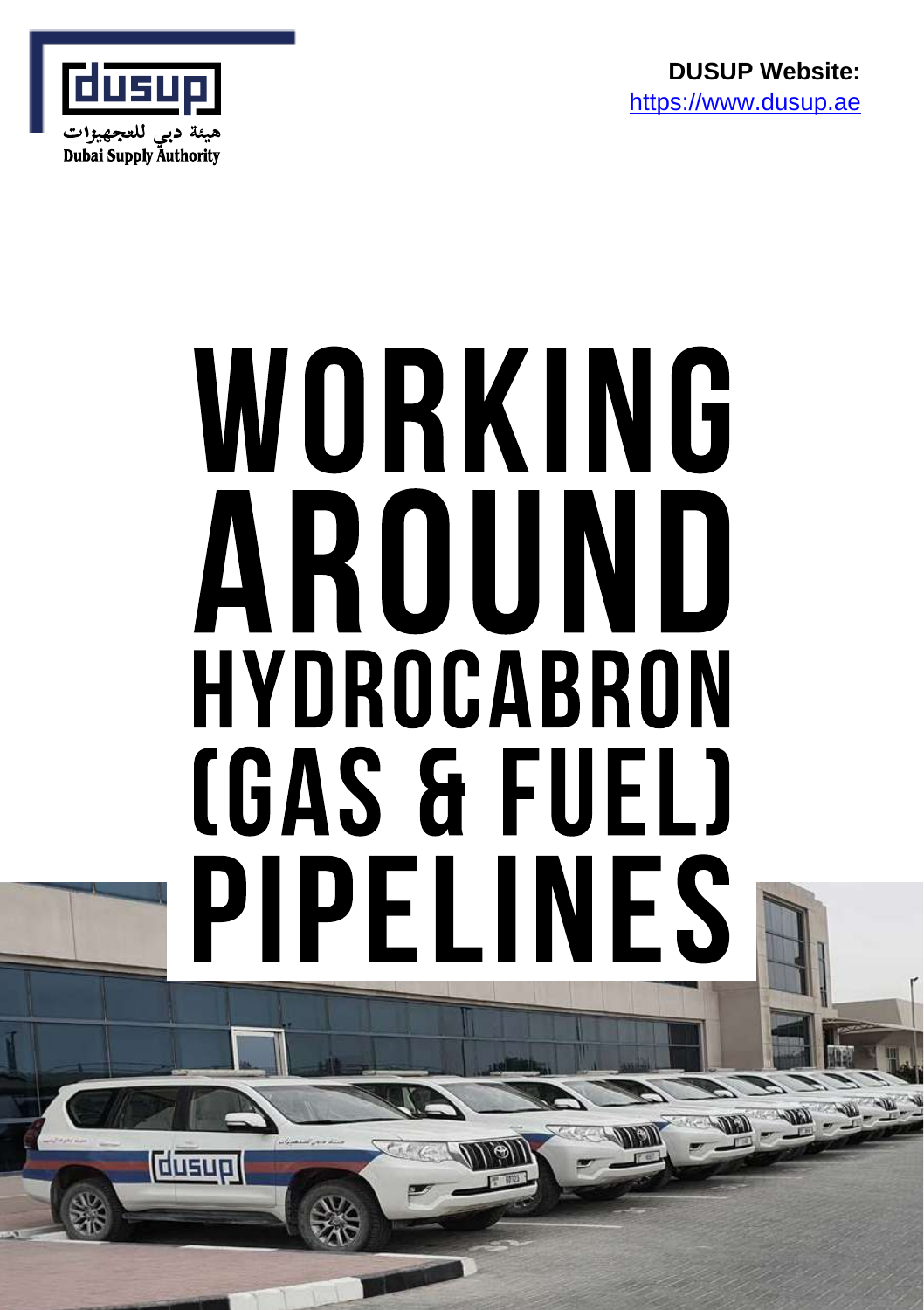Underground high pressure natural gas and petroleum oil transmission pipelines may exist within or in the proximity of your work. These pipelines operate at pressures up to 960psi and any damage to the pipeline could seriously affect both you and the community.

The most obvious and unfortunate cost of third party damage to the pipelines is injury or death.

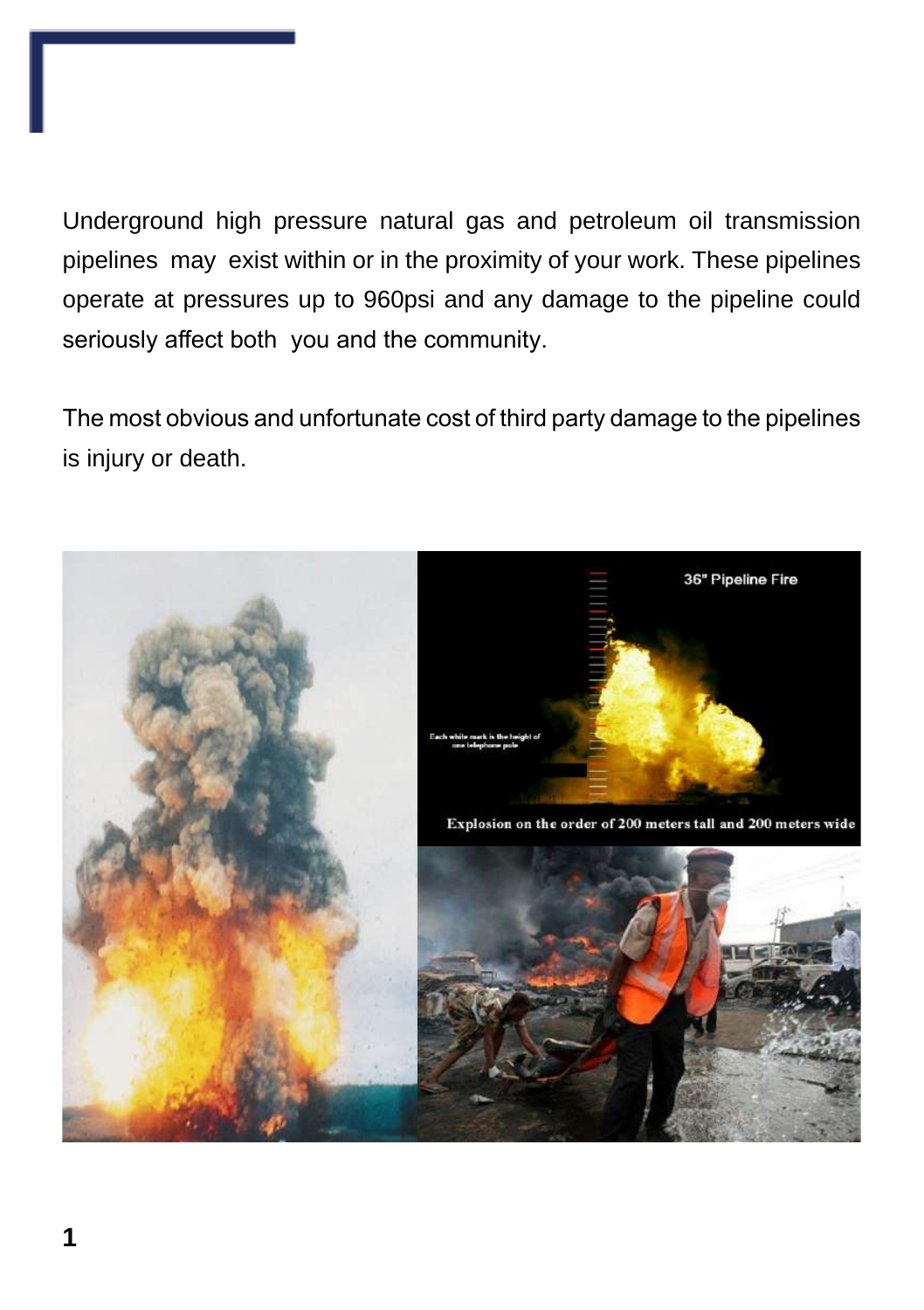# **DUSUP'S BUSINESS**

DUSUP provides energy supply (Natural Gas) to Emirate of Dubai through its pipeline network and administers NOC's for the hydrocarbon pipelines of DUSUP, ENOC Group, EMDAD and Dolphin Energy within Dubai. Submission of the No-Objection Certificate is made through the e-NOC system of the Dubai government and managed by the Roads and Transport Authority. **https://noc.rta.ae/RTAeNOC**

The gas & fuel (hydrocarbon) pipelines covered under the DUSUP NOC system provide fuel for Dubai's:

- 1. Electricity & Water Production
- 2. Industries
- 3. Airport



**Remember:** Pipeline safety is Everyone's Business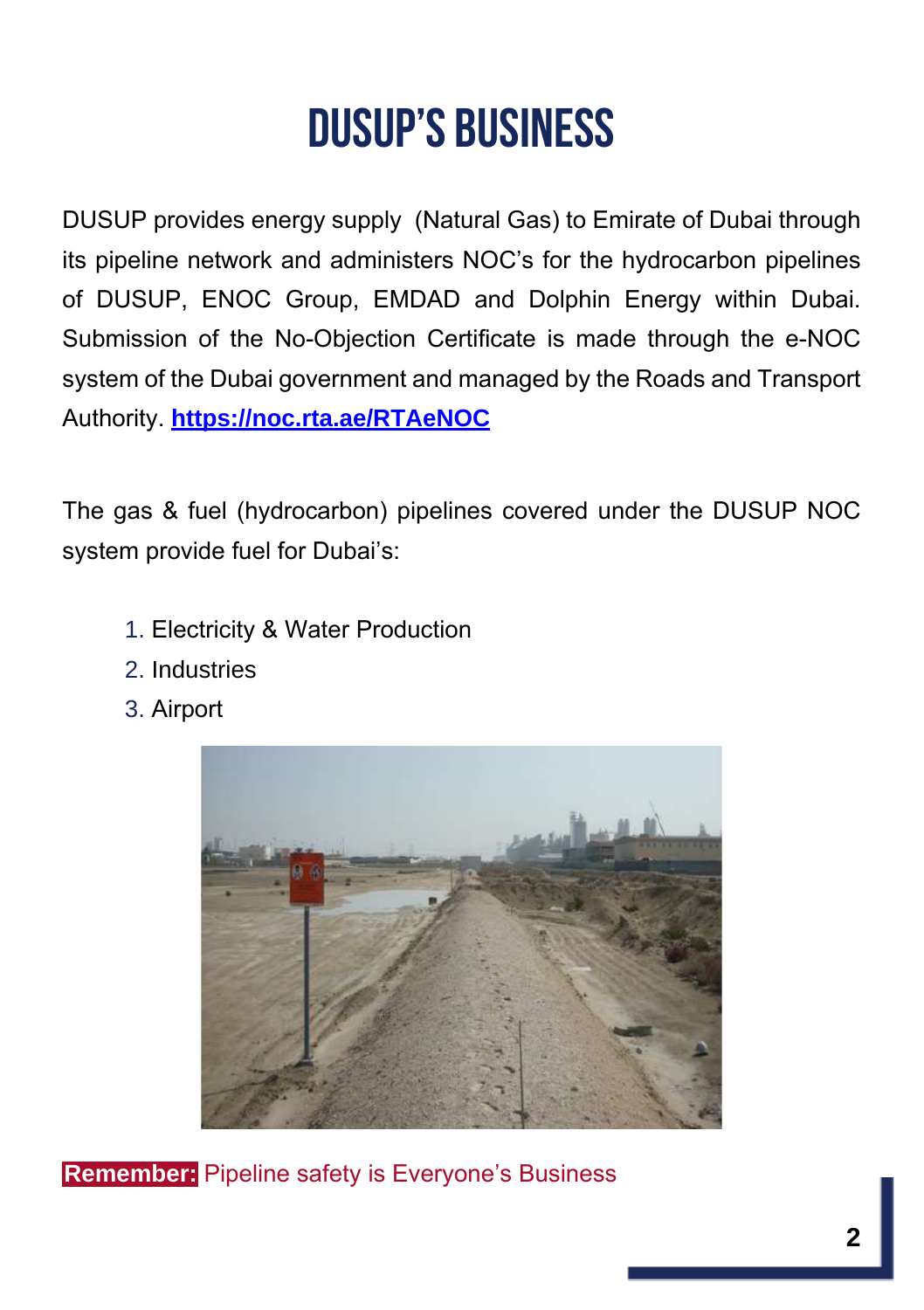## **dusup noc**

DUSUP **No Objection Certificate (NOC)** is a system in place to monitor and control activities near gas & fuel pipelines/facilities.



No work within 60 meters of pipelines & within the pipeline corridor without a NOC.

Within DEWA Power Stations and EGA (DUBAL) boundary fence - DUSUP NOC required within 10 meters of DUSUP pipelines.

No work within 10 meters of pipeline without an on-site Pipeline Representative (staff from DUSUP Pipeline Department).

Excavation within five (5) meters of pipeline by hand shovel only. No pickaxes, powered digging equipment or machines allowed.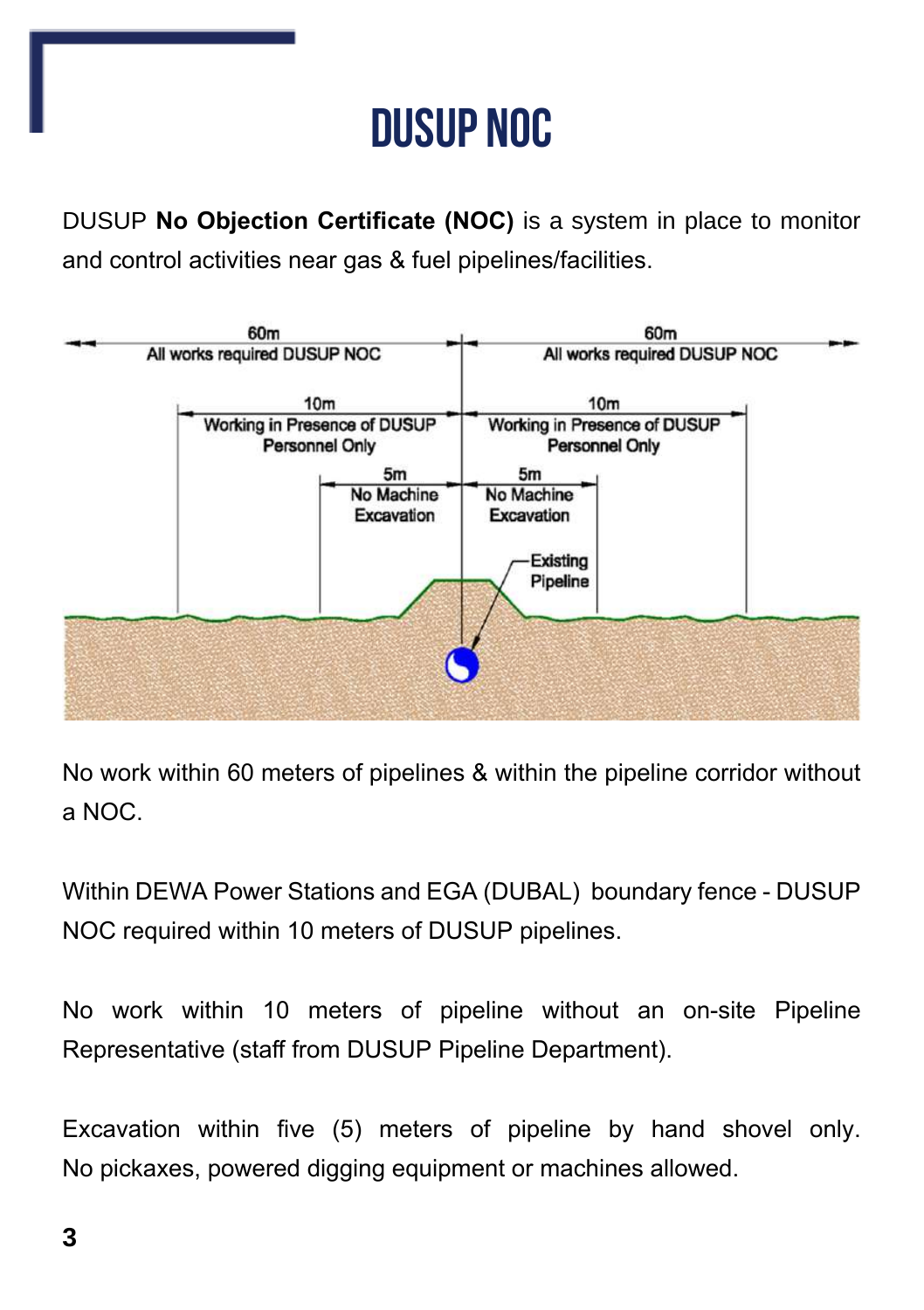# **Pipeline Patrol**

DUSUP patrols each pipeline route twice a day to detect any unauthorized activities, subsidence, erosion or other issues that may affect the safe operation of the pipelines.

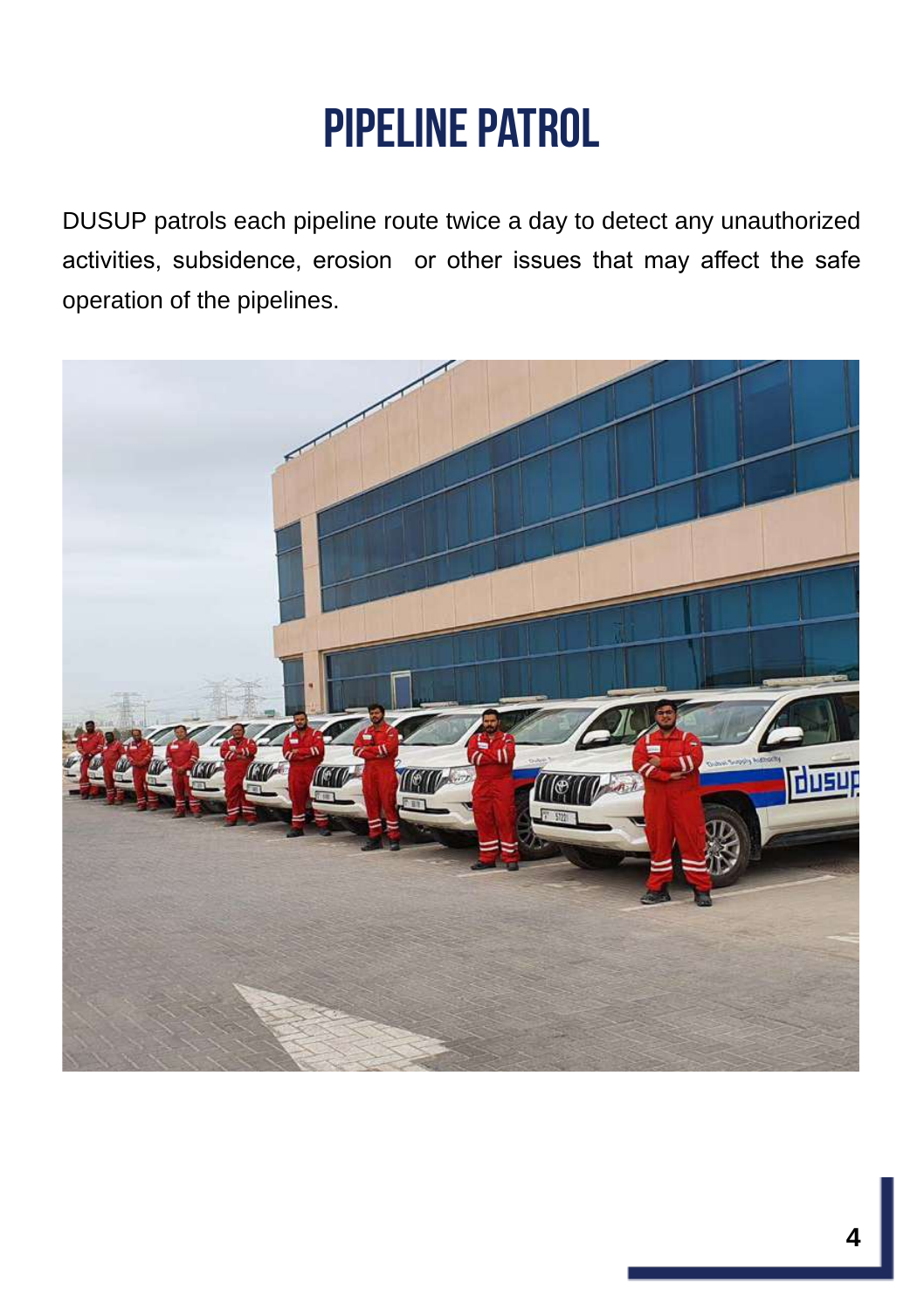#### **Pipeline markers**

DUSUP Pipeline warning signs and markers indicate approximate, but not exact, locations of pipelines. Pipeline warning signs and markers provide a DUSUP emergency contact number (04 - 880 1867) to report problems.

Pipeline warning signs are installed adjacent to the pipeline berm at 250 meter intervals, e.g. KM26+250, KM26+500, etc.

Pipeline Markers are on the pipeline berm mid-way between the Pipeline Warning Signs, i.e. every 125 meters.





**DUSUP WARNING SIGN DUSUP PIPELINE MARKERS**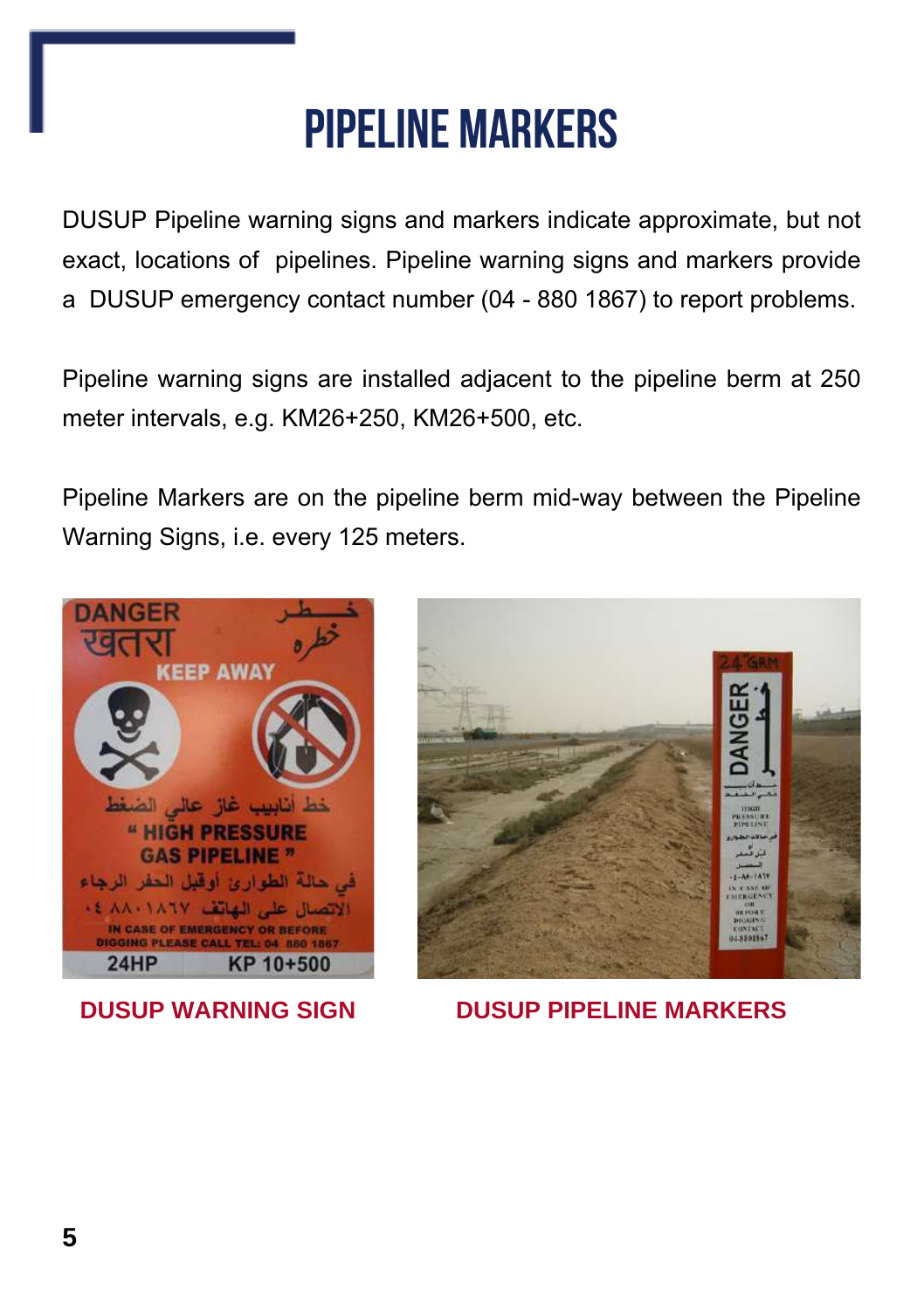#### **DUSUP Signs**









**CP TEST POST**



**VENT SIGN**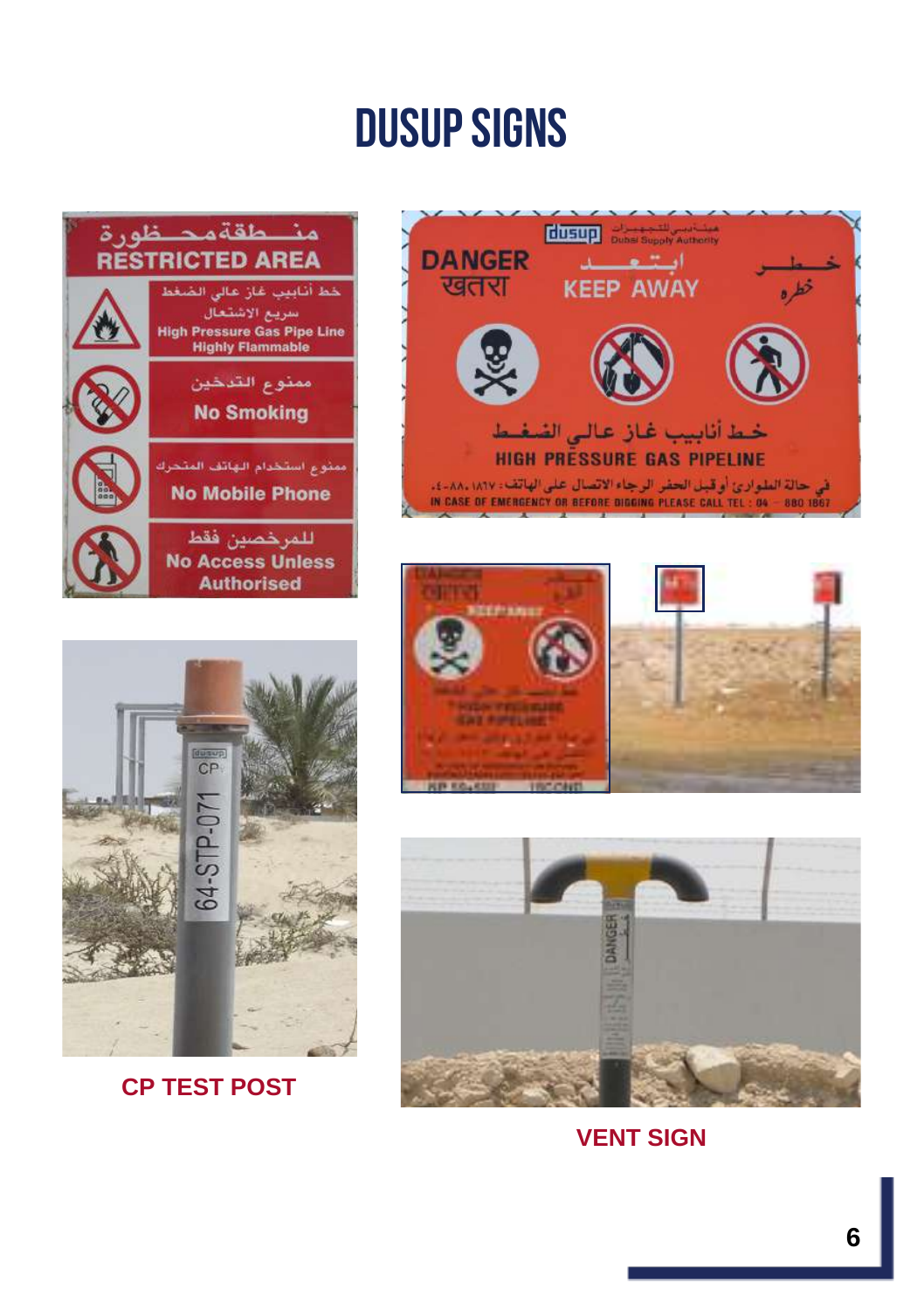#### **EPPCO & EMDAD WARNING SIGNS**



EPPCO berm and Warning Signs



EMDAD berm and Warning Sign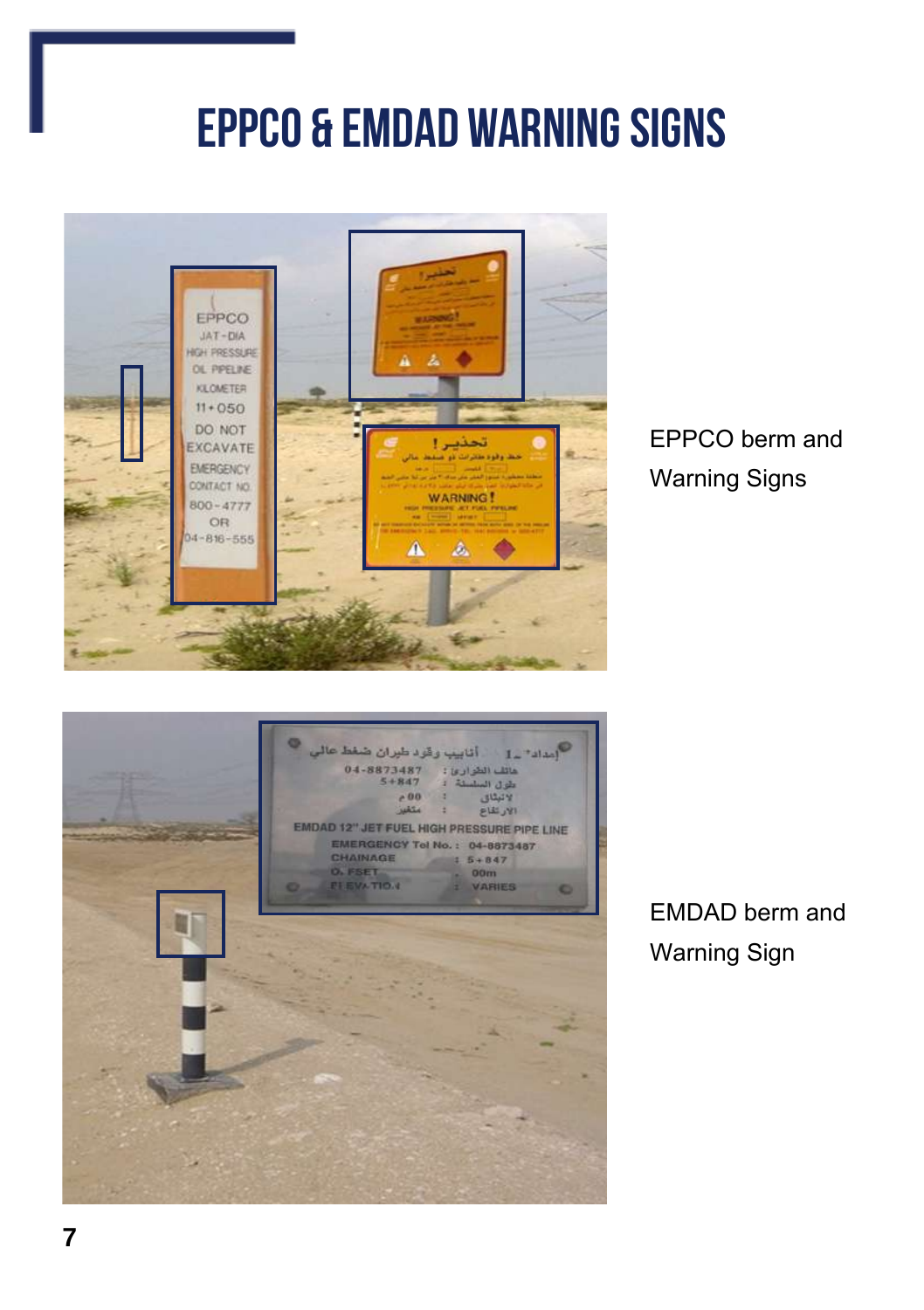# **Dolphin Energy Warning Signs**



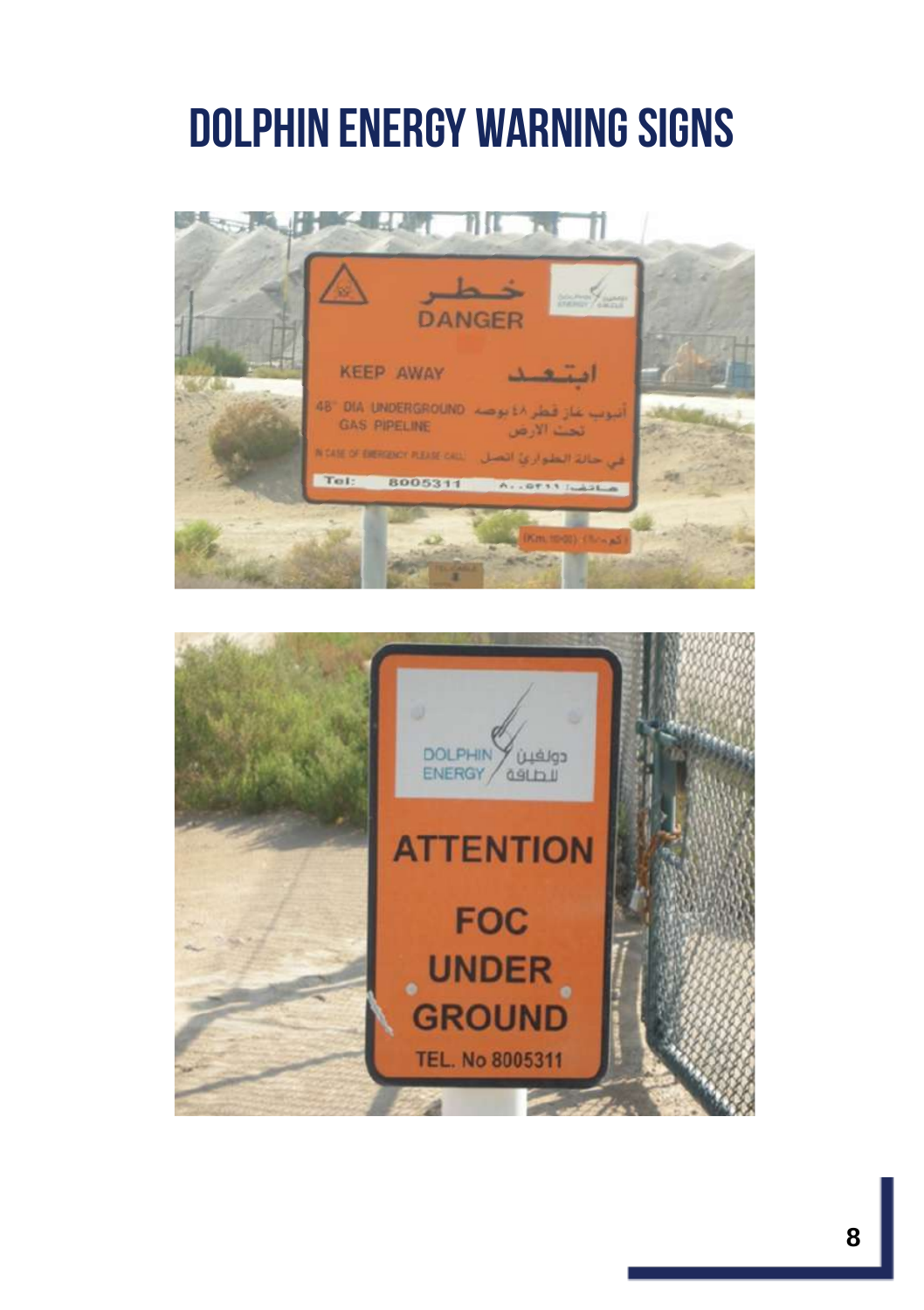# **important**

Pipeline berms are the main protection for buried pipelines; but the pipelines maybe within the hump of berms.

When working near a pipeline berm, consult DUSUP.

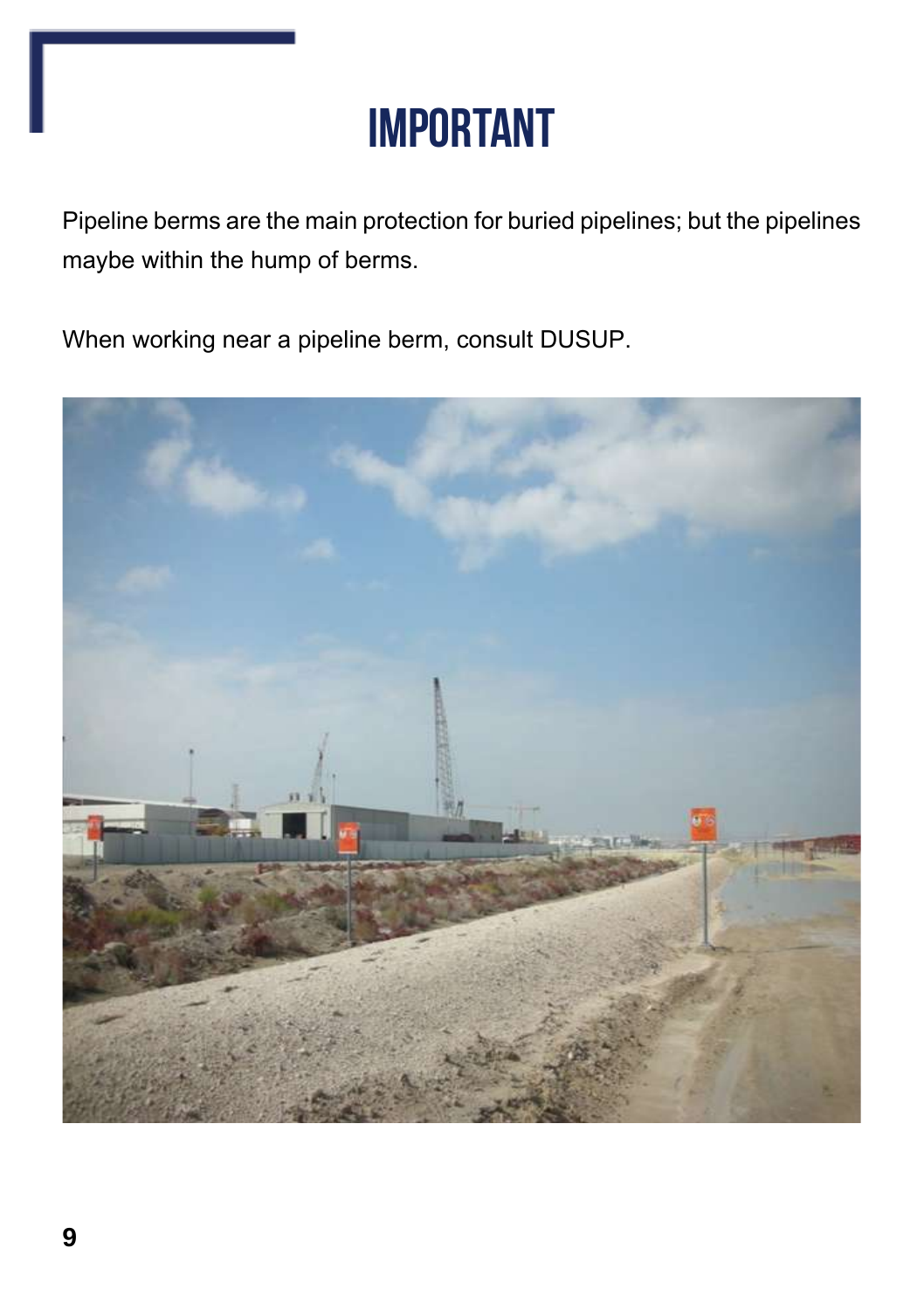# **UNDERGROUND CABLE, WATER & HYDROCARBON PIPELINE CROSSING A PIPELINE BY OPEN CUT:**

Cable, water and other utilities must pass under the pipeline with minimum ONE meter vertical clearance between the bottom of the existing hydrocarbon pipeline and top of proposed crossing utilities.

Approved concrete slab must be provided between the existing pipeline and proposed utility.

This crossing elevation must be maintained across the entire width of the pipeline corridor.

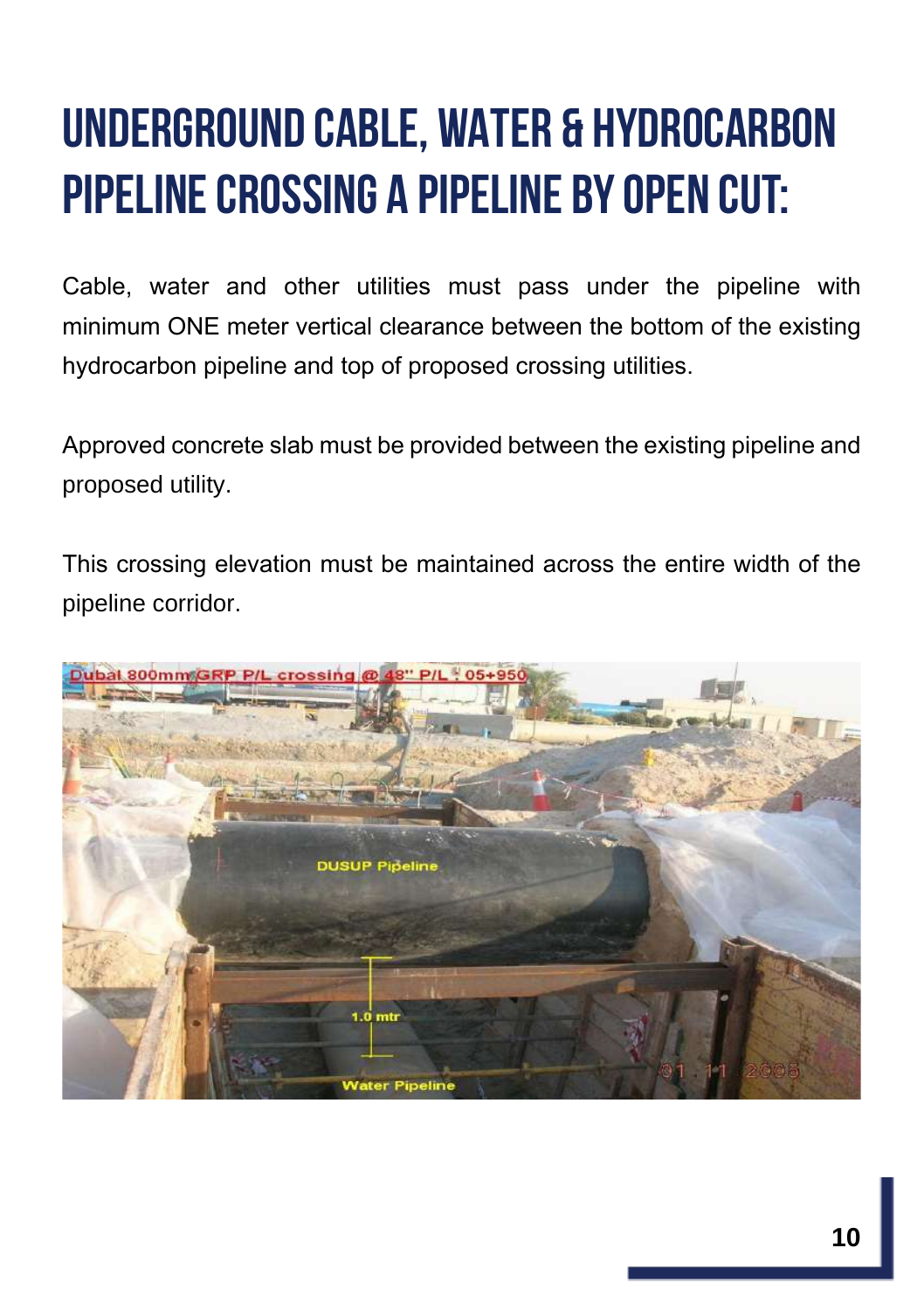# **UNDERGROUND CABLE, WATER & HYDROCARBON PIPELINE CROSSING A PIPELINE BY TRENCHLESS METHOD (EXCEPT HDD):**

If the sleeve/utility size is <1 meter (Dia.) : a minimum vertical clearance must be 2.0 meters.

If the sleeve/utility size is >1 meter (Dia.) : a minimum vertical clearance must be 2.0 times of the sleeve/utility.

Separate crossing requirements are applicable for Horizontal Directional Drilling (HDD) method of crossing.



**This lowest crossing elevation must be maintained across the entire width of the pipeline corridor.**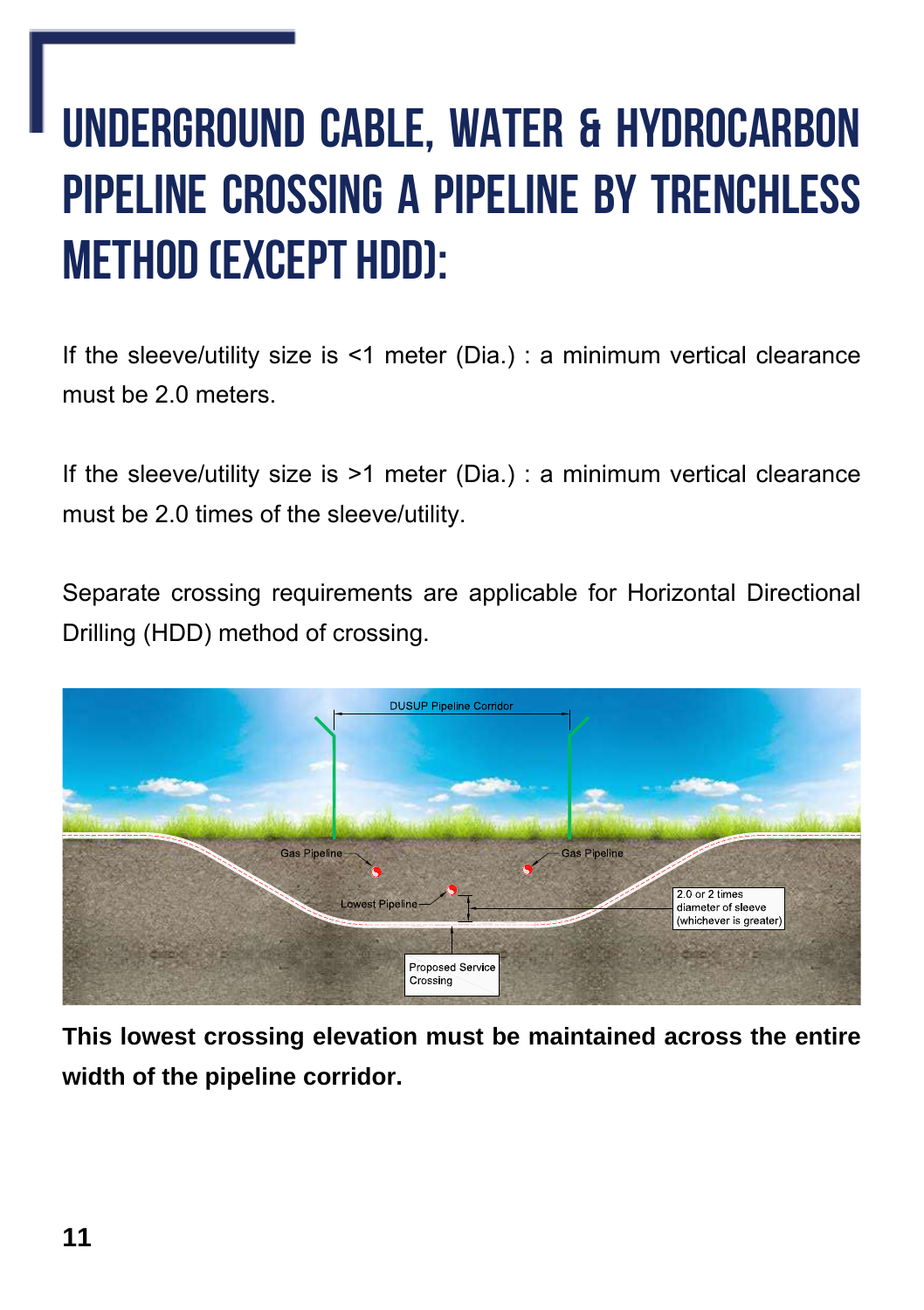# **UNDERGROUND CABLE, WATER & HYDROCARBON PIPELINE CROSSING A PIPELINE BY HORIZONTAL DIRECTIONAL DRILLING METHOD**

Crossing requirements for the Horizontal Directional Drilling (HDD):

Existing pipeline(s) must be kept exposed (observation pit) during the crossing of both pilot drill and reamer.

Alternatively; contractor may use approved wireline tracking system with minimum 5.0 meter vertical clearance from the proposed crossing to the existing pipeline.

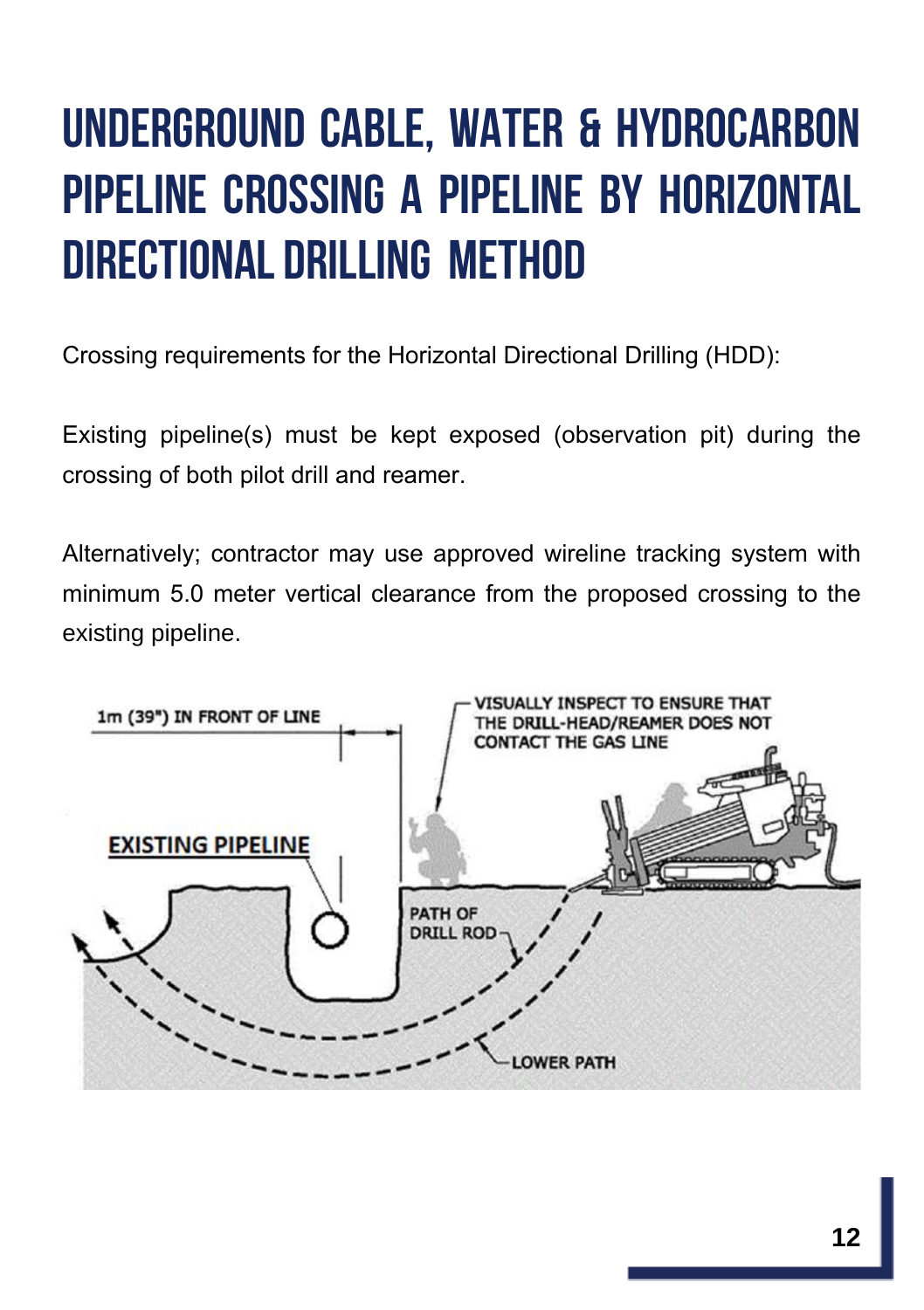# **roads crossing a pipeline**



Where a roadway is to cross a pipeline, the pipeline must be protected as per DUSUP approved protection design. Pipeline protection must extend beyond the edge of the road shoulder

(or toe of the embankment whichever is greater) as follows:

- At roundabouts, elevated roads or bridge crossings
	- 20 meters.
- At straight road sections 10 meters.

Existing pipelines within a parallel distance of 10 meters from the road shoulder must be protected with DUSUP approved protection slabs.

Roadside crash protection must be provided for 20 meters on the approach to and for 8 meters on the leaving side of a road crossing.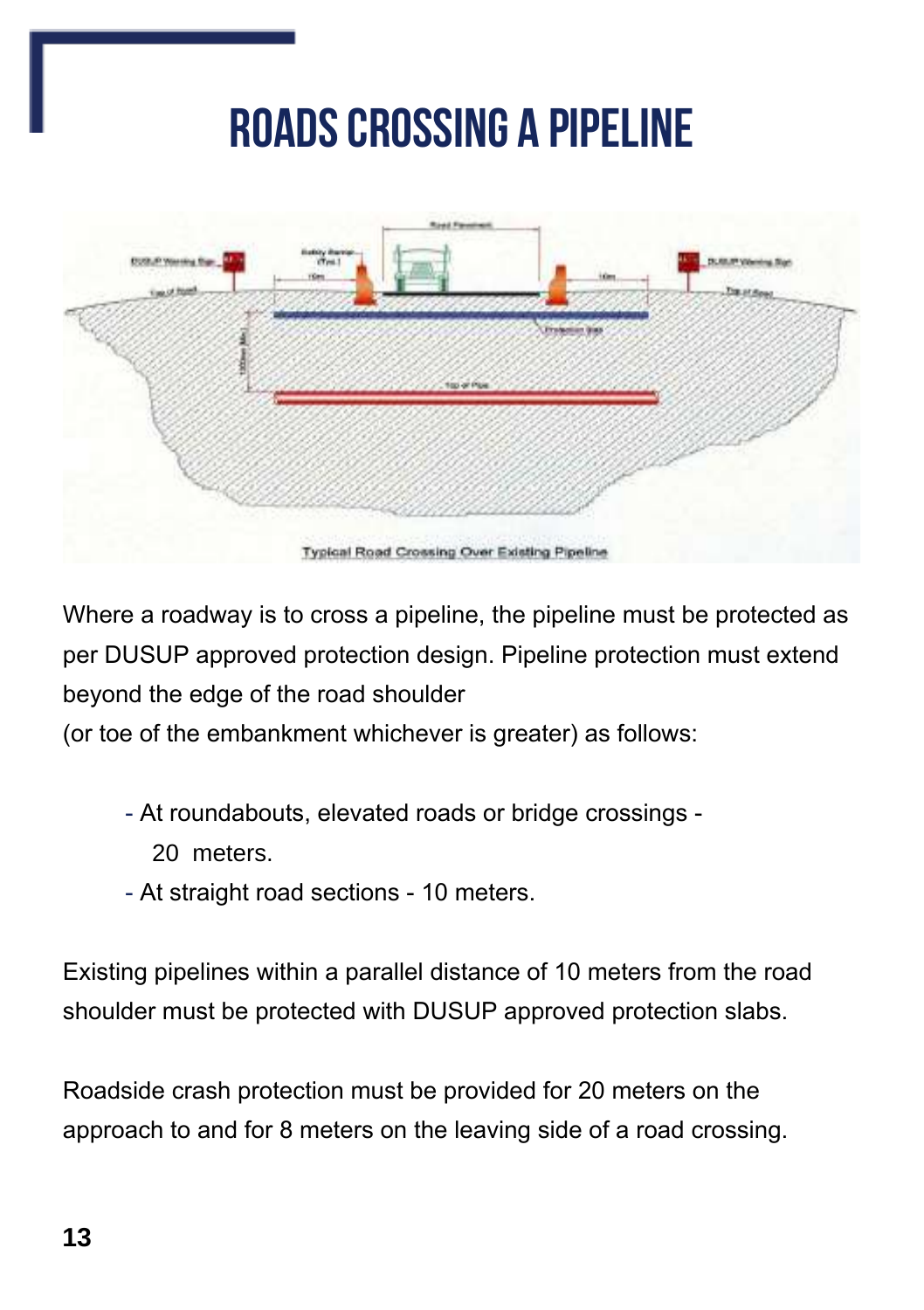# **EXCAVATION - TRENCH PROTECTION**

Shoring, sloping or step cutting (benching) must be provided for the excavations deeper than 1.2 meters







**Type-A:** Clay, Silty clay,

or Sandy clay

**Type-B:** Silts, Sandy Loams, Medium

Clays, and Unstable Rock

**Type-C:** Granular such as gravel,

sand and loamy sand

(most unstable soil)

If it is decided that the soil will not be classified, then: Soil to be considered as Type "C" and; Excavations must have a slope of 1  $\frac{1}{2}$  horizontal to 1 vertical (34 degrees).



**Note:** Soil classification and slopes as per OSHA recommendation.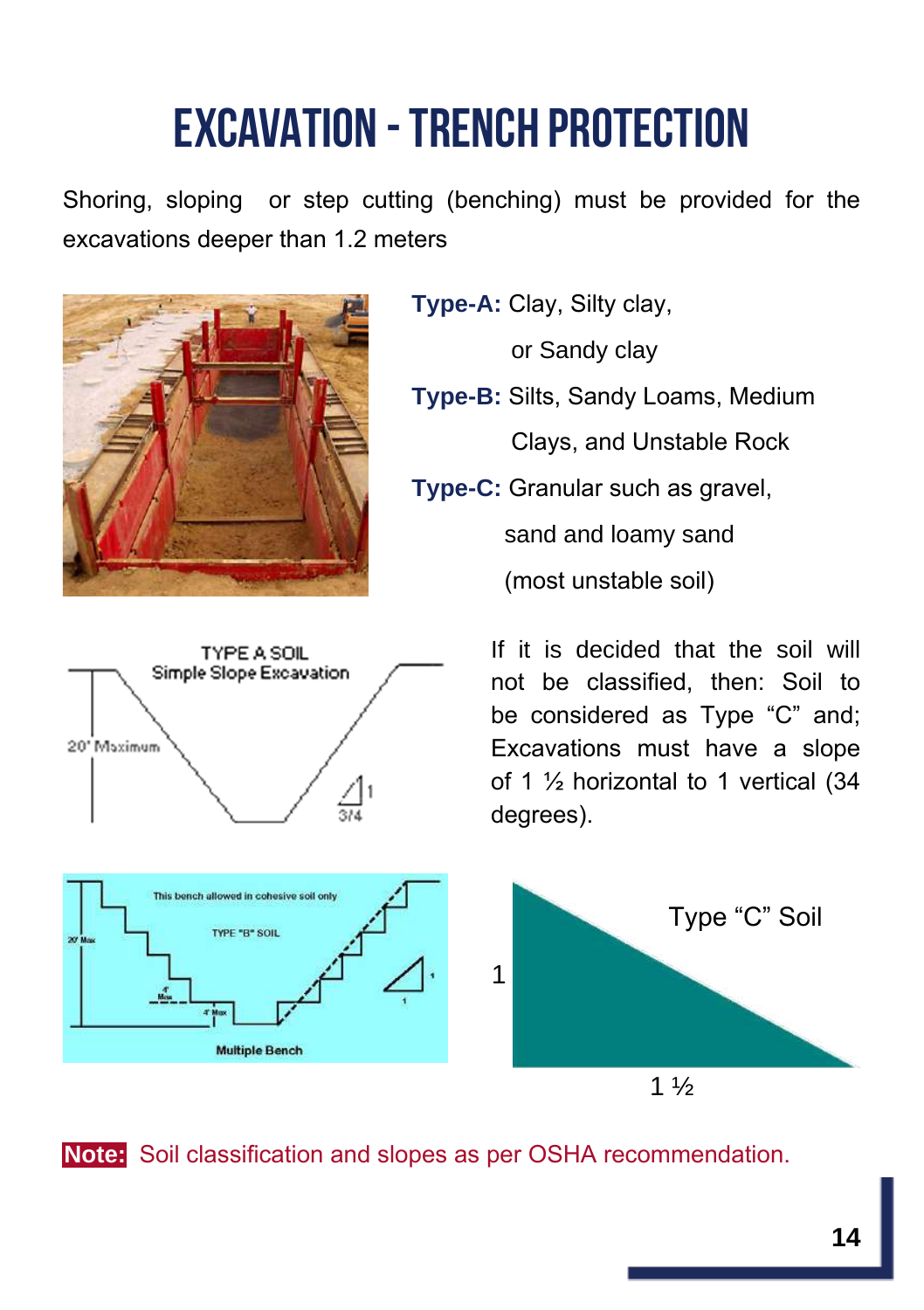#### **developments**



Temporary worker camps to be placed as far away from pipelines as possible (recommended minimum distance of 135 meters and preferred distance of 305 meters).

Any developments such as multi-story buildings or places of public assembly such as schools, mosques or hospitals within 370 meters requires a QRA review by DUSUP and may require the developer of the plot to carry out a risk assessment to study the impact of the existing and planned hydrocarbon pipelines in the proximity of the proposed development.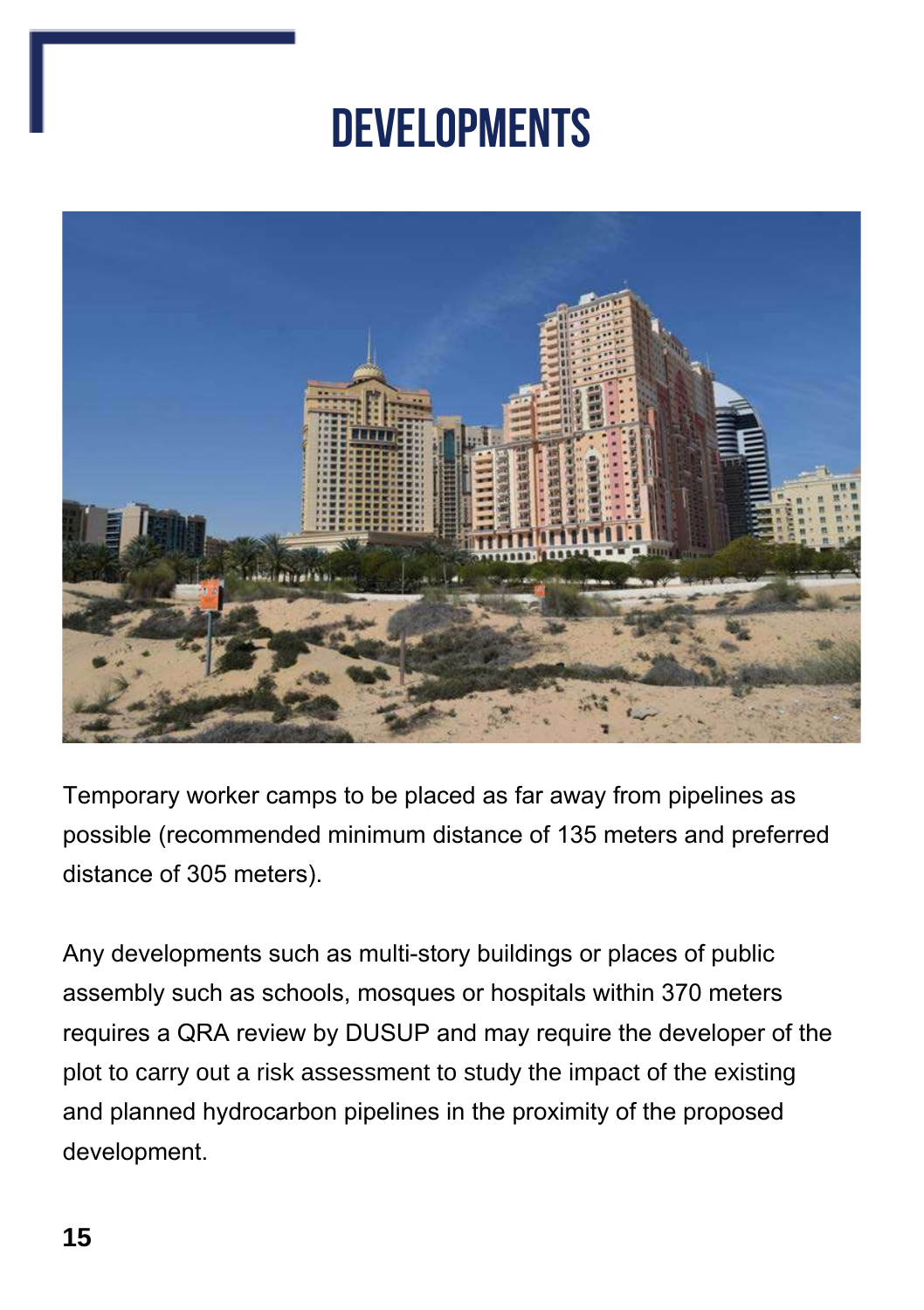# **DUSUP CONTACTS FOR NOC WORKS**

DUSUP must be informed four (4) working days in advance of any work near a pipeline.

**Contact Numbers:**

**Primary:**

**Tel:** (050) 640 - 6096 **Fax:** (04) 880 - 3460

**Email:** Work.NOC@dusup.ae

**Alternate:**

**Tel:** (056) 536 - 2650 **Fax:** (04) 880 - 3460

#### **EMERGENCY CONTACT**

#### **DUSUP Gas Control Station (24 Hrs)**

**Tel:** (04) 880 - 1867 **Fax:** (04) 880 - 1808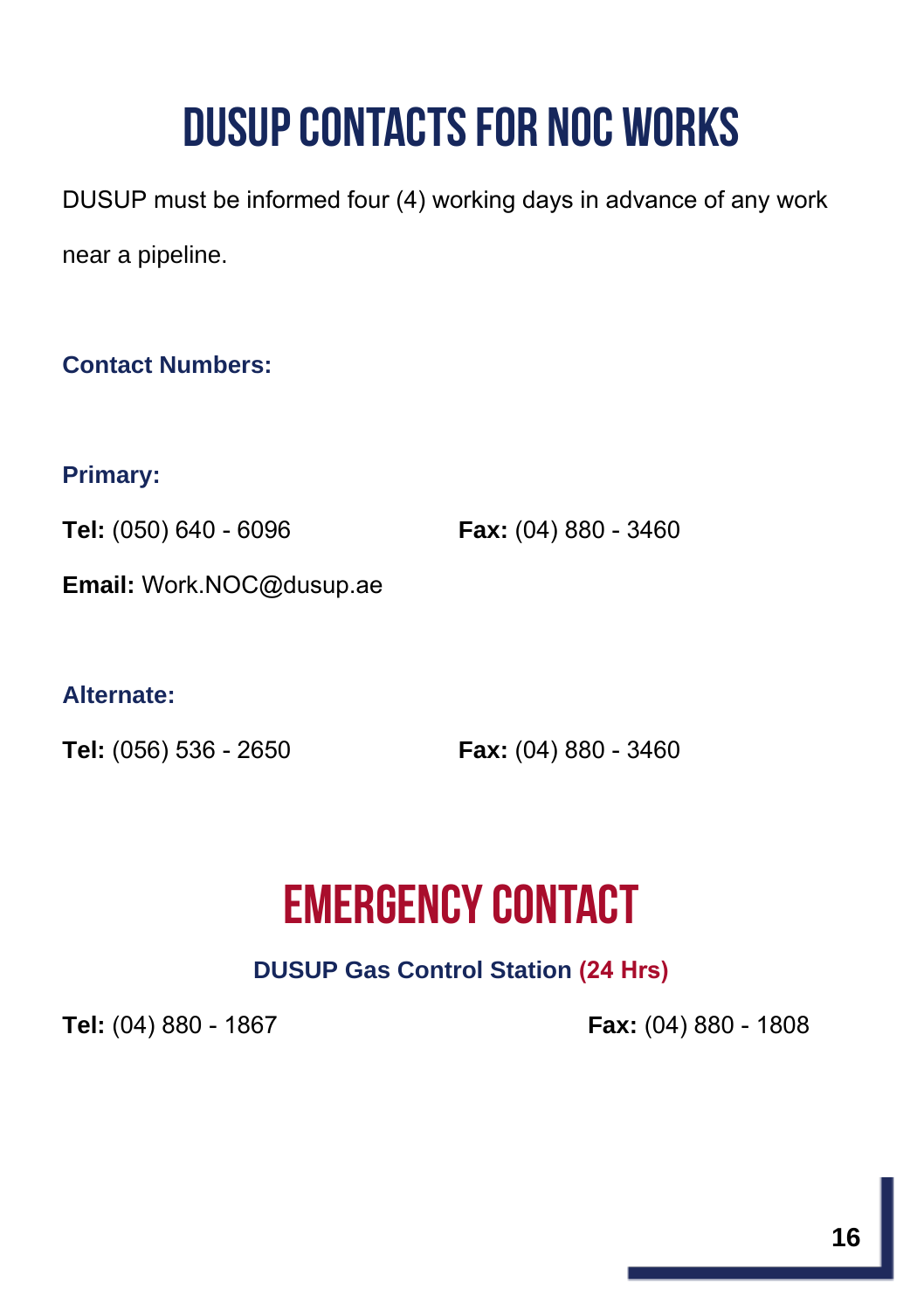# **WE VALUE YOUR OBSERVATIONS**

Please contact us with any observations regarding unusual activity on the pipeline corridor or facilities which may include:

Unauthorized access to facilities or suspicious activities. Subsidence, erosion, washouts along the corridor. Earthwork along the corridor. Fallen or damaged marker signs

#### **DUSUP Contact**

**DUSUP Gas Control Station (24 Hrs)**

**Tel:** 04 - 880 1867 **Fax:** 04 - 880 1808

**Remember:** Pipeline safety is Everyone's Business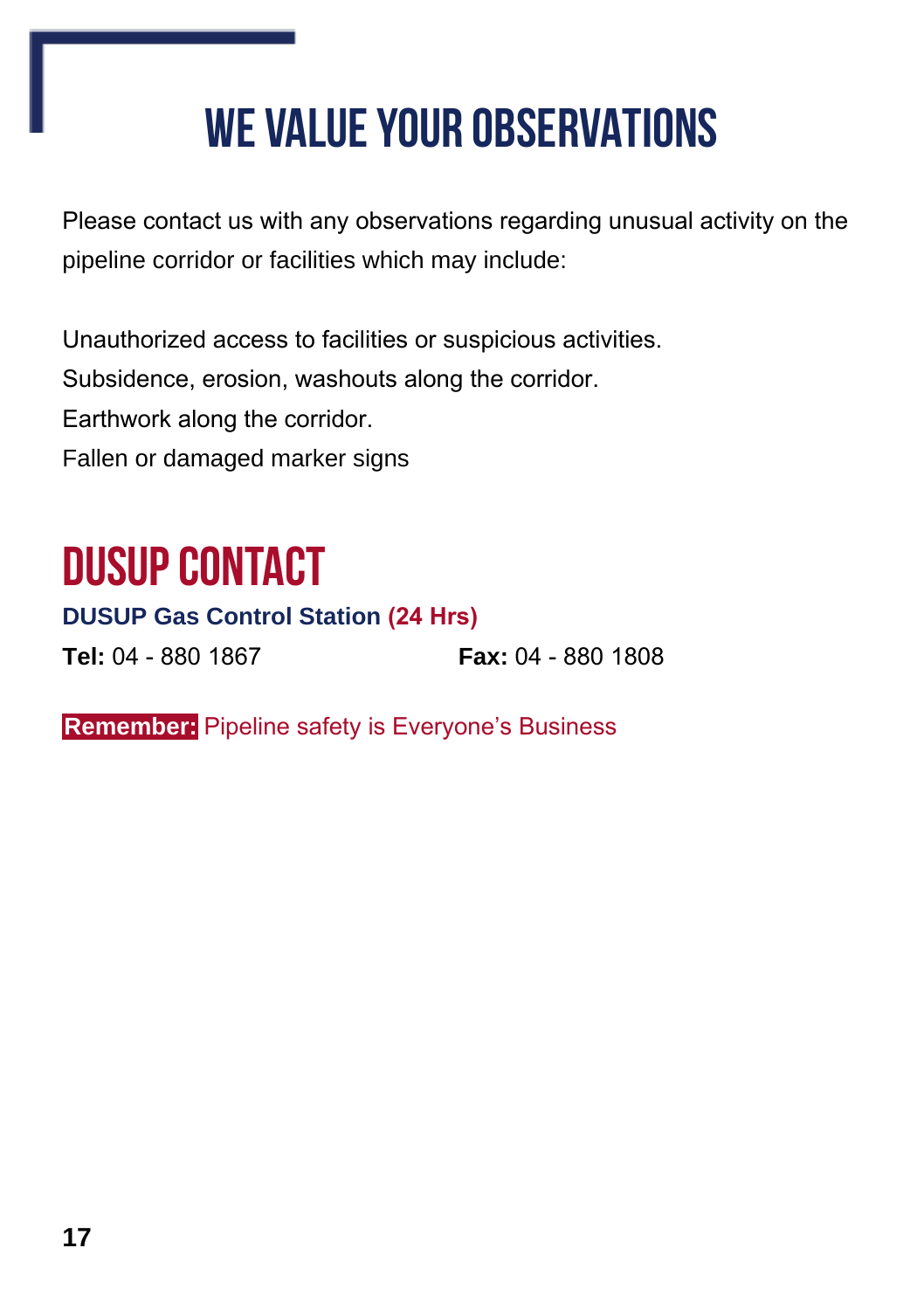#### **REMEMBER**

No job is so important and No service is so urgent that we cannot take time to perform our work safely.

**SAFETY** is about ensuring freedom from unacceptable risk.